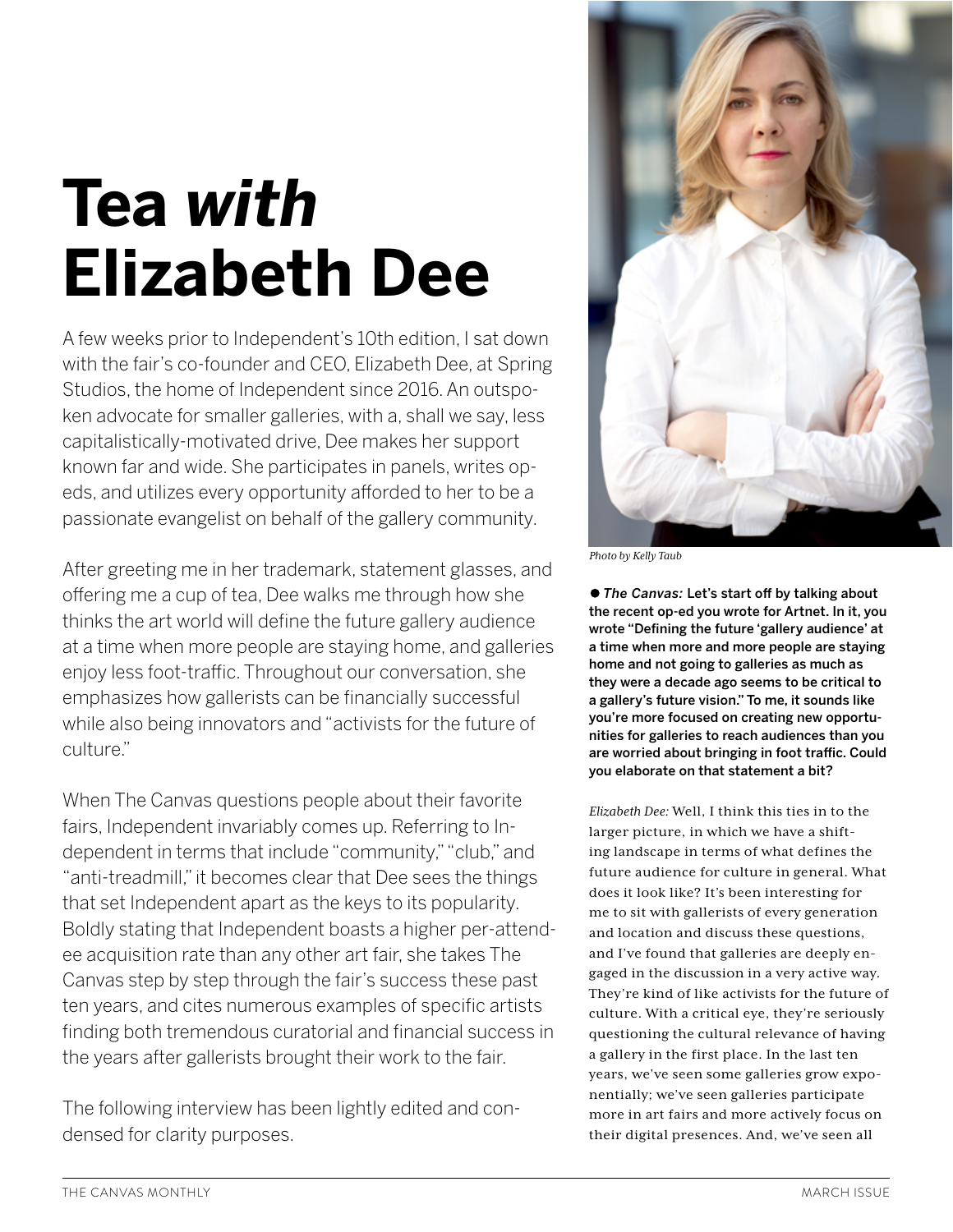# *The Canvas:* Like Condo…

*Elizabeth Dee:* Condo is one of them, absolutely. So, I think it's quite an interesting time to have a gallery. You have to be clear about your voice and those specific things you are doing that no one else can do. That's ultimately the connective tissue tying successful galleries together – regardless of the generation or stage they're in. Those gallerists are asking these questions and making certain to clarify their individual voices.

# *The Canvas:* There are a lot of people who feel that the art world has become too focused on financial success and, as a result, we're losing sight of the idea that there is curatorial value in and of itself…

*Elizabeth Dee:* I'm so glad you brought that up, because this is something I think about a lot. I would love to reframe the conversation about what success means – what it means at different stages of an artist's career, what it means for different kinds of artists, and what "innovation" really means. The phenomenon of the mega-galleries has shifted the conversation away from innovation because a lot of the galleries at the top end of the market aren't necessarily developing new artists. That work is still being done by the other 95% of galleries in the world, and I consider them to be the true innovators.

It's also important to remember that the other 95% of galleries aren't non-profits. Non-profits are important because they are involved with introducing and supporting new art. However, there is a big critical distance between first being introduced to the art world, and then rising to the top of a vertical pyramid structure or some other art world hierarchy.

I've been in this field for fifteen years, and I've clearly seen a lot of innovation and many partnerships with artists in the evolutionary processes of their work, their careers, the curatorial and consensus elements, which is a time-based process. It's not a non-profit endeavor, but it's also not working within traditional corporate systems, so I'm a real proponent of the class of innovators.

*The Canvas:* I wasn't around in the '60s, '70s, and '80s, so I don't know what it was like back then. But everyone seems to agree that there's an increasing trend in which the biggest galleries use everyone else as a farm system to funnel them the most successful artists. How do you think smaller galleries are able to combat that trend?

**" Independent really functions as a com- munity, a club, a place for like-minded peo- ple to come together."** 

*Elizabeth Dee:* Well now you're talking about the artists…

#### *The Canvas:* Yes, but they're the ultimate deciders, right?

*Elizabeth Dee:* Artists have- and should have- a lot of power in making their own decisions about what representation means to them today. And you're going to have artists for whom reaching a very large-scale audience is either the ultimate goal from the beginning of their careers or it becomes a goal over time. And there are various individual reasons why those artists want that mass audience. Some might view it as part of their mission to reach a certain level of respect and regard, while others may see it as part of a more democratic, broader exchange. I do think we tend to focus more on this minority of artists who are looking for that mass audience because it's become so dramatically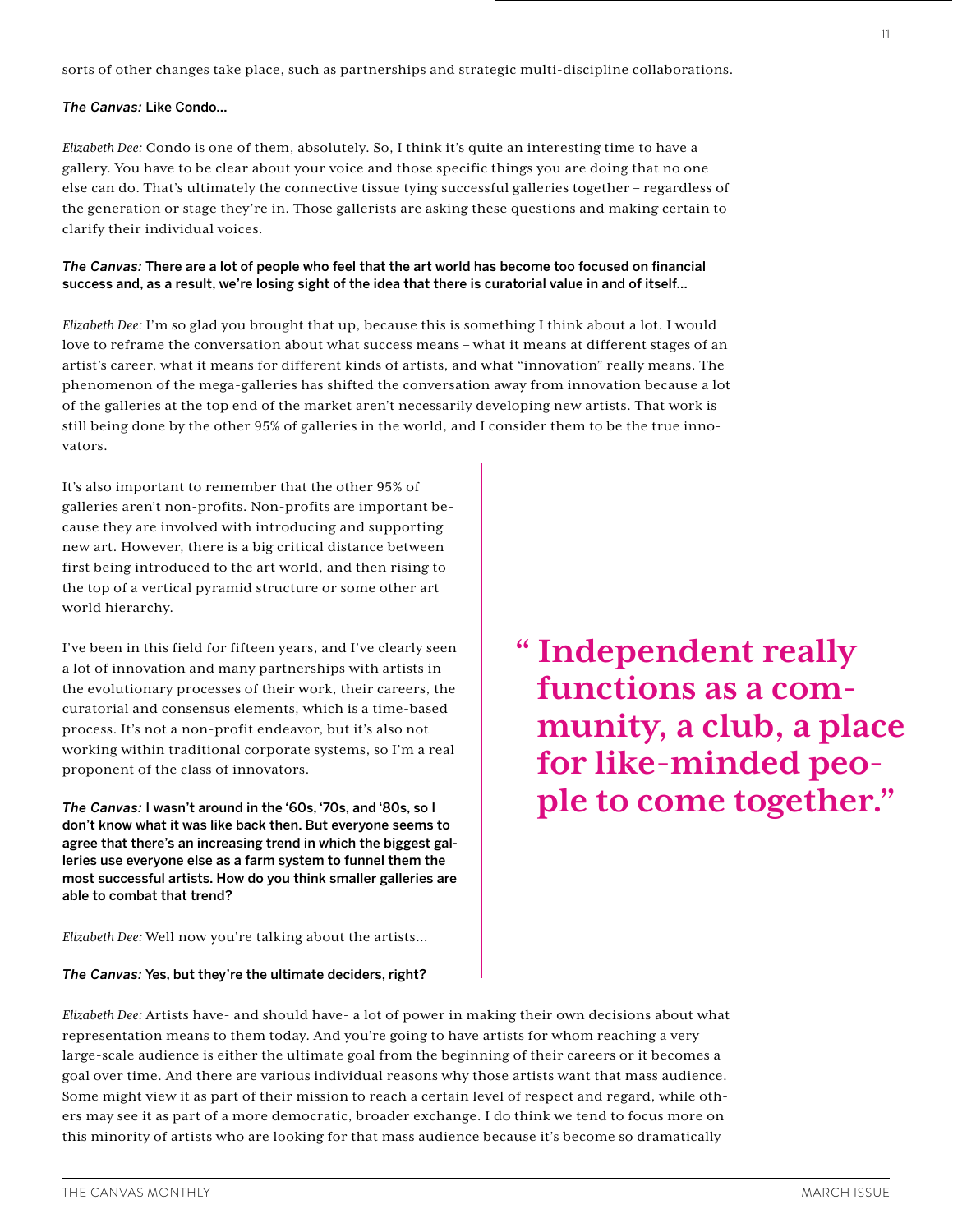successful over the past ten years.

But in the larger scheme of things, I don't think it's necessarily what most artists are looking for. For instance, I don't think it was Donald Judd's mission to have a million people flock down to Marfa and experience his work en masse, but that might be the mission for Studio Drift's. If you think about what Pace is doing with that kind of wide engagement, it's really going for that mass scale.

# *The Canvas:* 100%. And Marc Glimcher has been very open about that. He views the entire world as his audience.

*Elizabeth Dee:* I think he's asking an interesting question, which is "I have 800,000 Instagram followers. And if I'm being generous, I'd say I have about 1,000 clients. So how do we reach the other 799,000? Are they really going to come to the gallery in Chelsea, or is there another way?" And that's an interesting question that deserves to be asked.

*The Canvas:* Agreed. I spoke to Marc for the February edition of The Canvas Monthly and if I had to guess – and I don't want to speak for him – I would say that his view of the market and the broader art world is on one end of the spectrum, and Elizabeth Dee's is on the far opposite end. For instance, he rejects any kind of blame that the mega-galleries receive for causing the struggles of medium-sized or smaller galleries…

**" The phenomenon of the mega-galleries has shifted the conversation away from innovation because a lot of the galleries at the top end of the market aren't necessarily developing new artists. That work is still being done by the other 95% of galleries in the world, and I consider them to be the true innovators."** 

*Elizabeth Dee:* Well, the mega-galleries certainly represent one model, and that system's working really well for them. But that's not where the majority of my thinking is these days. I'm concerned with finding the best system to bring forward new work and move it to levels in the museum and collector communities that fulfill its true course and value. I'm interested in a certain kind of pace and a certain kind of inquiry about work. And, I think the majority of gallerists who are really thinking about bringing people to the campfire and having real conversations about the art share this idea with me, because we know it's not yet fully formed. It's something that is developing and I think 99% of the artwork made today deserves that kind of read before it gets determined, classified, and processed by the broader culture.

There are galleries that exist to represent things that have become determined by the culture, and there are galleries that want to take art through a series of passageways that are conducive to the practice of creation. And the innovation side of it is really important. While the artists are the innovators, the galleries that collaborate with the artists are also innovators. In some ways, the biggest activists are the people who run galleries where the culture is all about that collaboration. You can see it when you're lucky enough to spend a day going through galleries in Berlin, London, New York, or L.A. You see a clar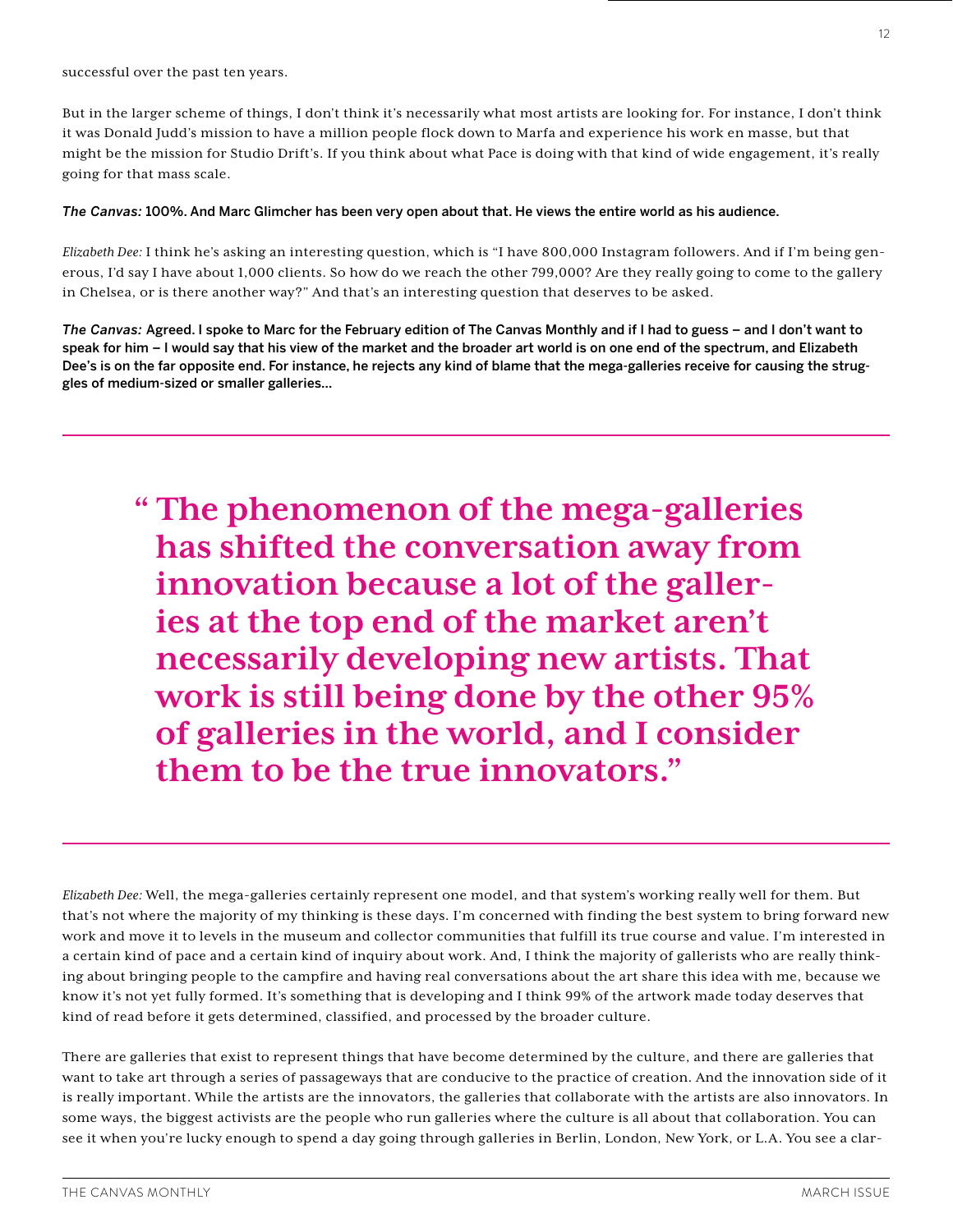ity in certain galleries – in their programs, their relationships with the artists, and in how they develop their practices – and that's ultimately what Independent was built on.

Independent is about being able to say, "Together, let's frame the conversation about the future of culture for those artists we believe are extremely important, need to be seen, and need to be recognized in both the collector and museum communities. Let's create that equilibrium so that things are sustainable and healthy and move forward."

*The Canvas:* Let's drill down on Independent for a bit. In my conversations with various people in the art world, Independent is continuously listed as a favorite stop on the art fair circuit throughout the year. The art that the galleries present is superb. The collectors and curators who come are serious. And for the most part, it's a pleasant experience for the visitor. What factors do you think have contributed to the fair's success over the past ten years?

*Elizabeth Dee:* I think there are three main factors. First, Independent really functions as a community, a club, a place for like-minded people to come together. Before Independent began, we were already participating in the market fairs and we felt that something else was possible. So, we started Independent to try and provide this different, interesting, anti-treadmill experience for gallerists, and it became that for a number of like-minded galleries.

The second success factor is the diversity of the participating galleries in terms of regions, different generations, the historical material presented, and the various emerging artists the galleries bring. It's about the balance of all of that. It's a project-driven fair and we deliberately rotate 30% of the exhibitors each year to keep it fresh. So, we have outliers, hybrids, mavericks…

And then the third factor comes from the participation and buy-in of the museums, curators, collectors, and the artists themselves. Matthew Higgs is one of our co-founders and he speaks regularly with the non-profits and the artists so there's always this dialogue that takes place at Independent. The fair can play – and has already played – a role in a number of artists being discovered and reaching the next stages of their careers.

#### *The Canvas:* Do you mind elaborating on that a bit? Do you have specific examples that come to mind?

*Elizabeth Dee:* This is truly one of the wonderful things about coming of age as a project, and how we've curated with the galleries this sense of adventure for the collector and for the audience. Though purchases are certainly made, it's really more of an art experience than a shopping experience. And while that was always discussed from the beginning, it's not to say that the galleries aren't doing really well in making markets for their artists at the fair. Now, after ten years, people really trust the platform that we've built. In fact, Independent has the highest rate of acquisition per visitor than any other art fair.

In terms of examples, there are just so many. Last year David Kordansky brought Ruby Neri. She didn't have New York representation at the time. The presentation at Independent really raised her profile in New York, and now she's represented by Salon 94. Everything has changed for her career. It was sort of like a launch pad.

In 2016, Donna Huanca had her first solo show with Peres Projects at Independent, where the Marciano Foundation in Los Angeles got their first opportunity to view and acquire her work. This June, she'll have a solo show at the Marciano Foundation. Oscar Murillo is another example. His first solo U.S. show with Stuart Shave took place at Independent in 2012 and was quickly followed by a solo presentation at the Rubell Family Collection in Miami. David Zwirner has gone on record saying he's discovered artists at Independent – Jordan Wolfson, for example.

There are hundreds of these stories – from emerging artists who came to Independent, captured the art world's imagination for the first time, and within three to five years landed serious foundation or muse